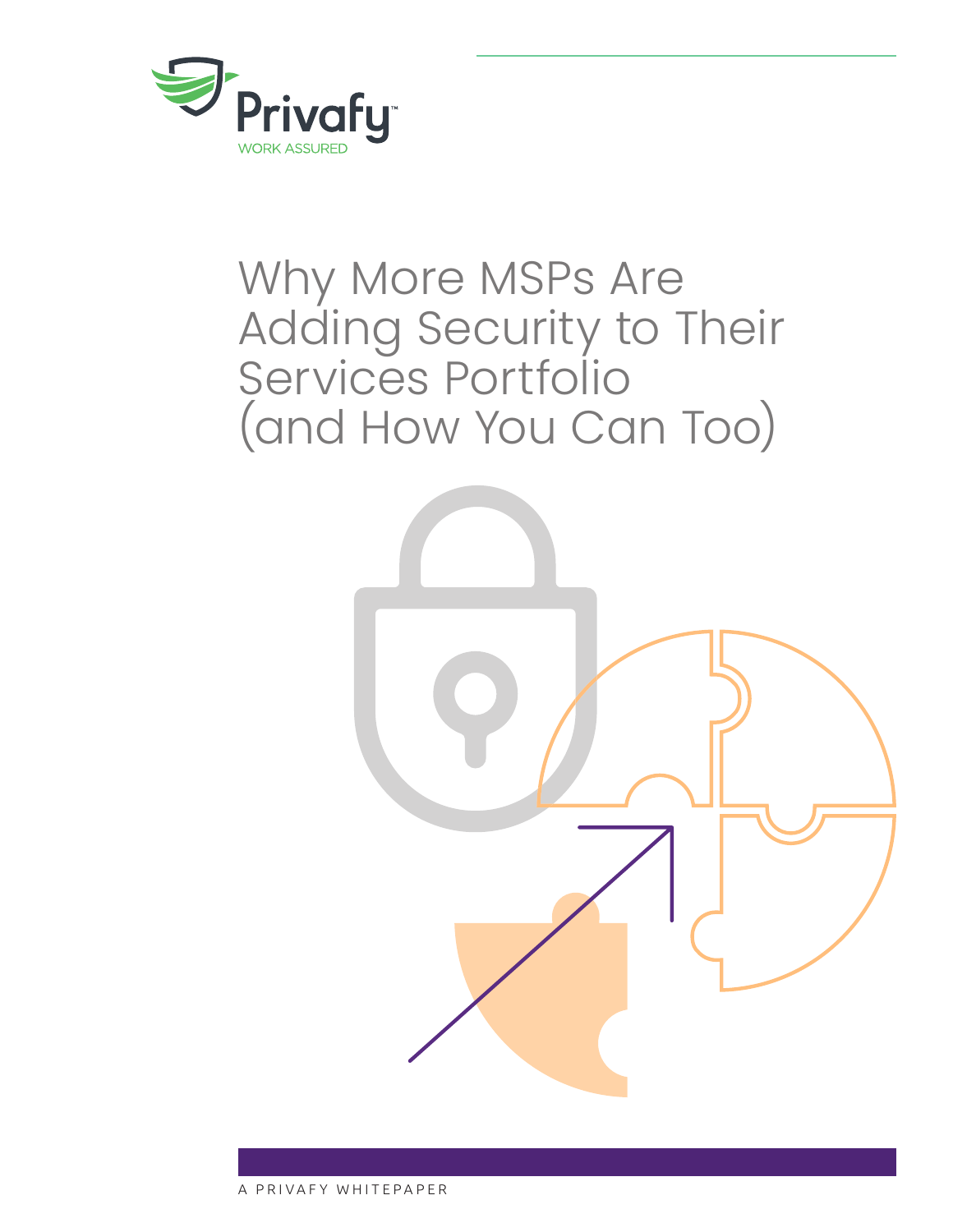# **Why More MSPs Are Adding Security to Their Services Portfolio** (and How You Can Too)

## **Is your future as an MSP** *really* **secure?**

Give the people what they want. It's a good business mantra, whether you're the world's largest online retailer with millions of customers or a mid-sized managed services provider (MSP) with hundreds of customers. And the reality is that, right now, most small and medium businesses (SMBs) want security services from their MSP.

It's easy to see why. Cyber threats are on the rise, both in terms of the number of attacks that SMBs are exposed to and the potential damage those attacks can do. Security, meanwhile, has become increasingly complex and costly to manage as SMBs struggle to meet ever-changing requirements for data privacy and compliance. Adding to the problem is a global shortage of skilled security professionals who can command a premium for their services, and thus are often priced out of the range of most SMBs.

What seems like the perfect storm for a cyber attack is also the perfect opportunity for MSPs to expand their portfolio of services into the security space. Most MSPs offer some basic level of security (e.g., managed anti-malware subscriptions), but there is a key distinction between an MSP that offers basic security functions and a managed security services provider (MSSP). An MSSP essentially functions as a Security Operations Center (SOC) for hire, providing higher-level security services such as real-time threat blocking, threat detection and mitigation, threat hunting, auditing and compliance reporting. More than simply offering the right mix of products and technology, MSSPs also need to offer the right combination of people and processes to protect their customers against a growing spectrum of cyber threats.

Of course, the transformation from MSP to MSSP is considerably more complex than adding an extra letter. MSPs face the same challenges as any other business when it comes to security: complex solutions to manage, a shortage of security talent, increasingly sophisticated attacks and so on. But the risks of not addressing security are considerably higher for MSPs, because their future literally depends upon it. SMBs are more likely to choose a managed services partner that offers robust security services, and more likely to leave an MSP that doesn't offer those services in favor of one that does. In other words, MSPs that fail to get into the security business may find themselves out of business.

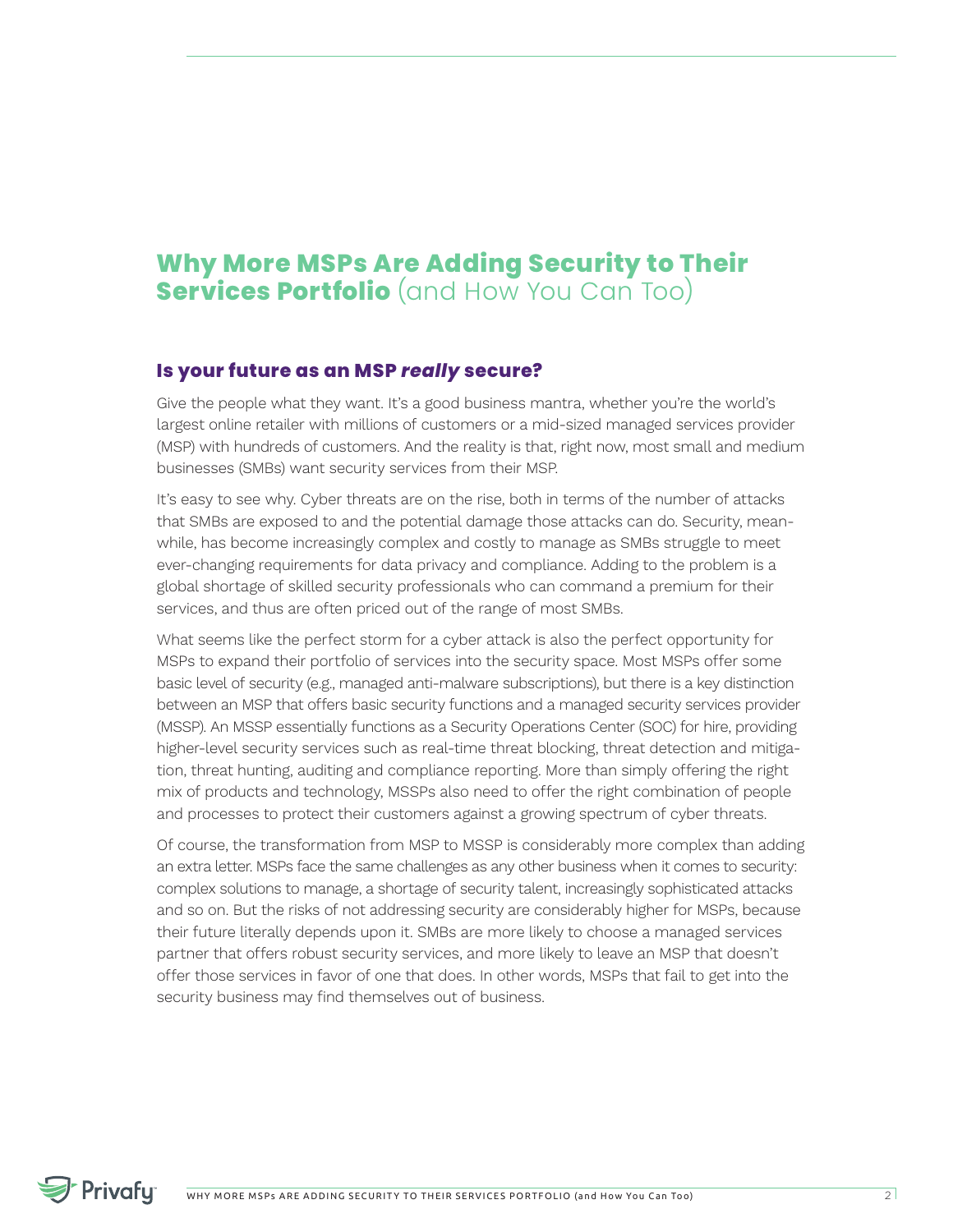### **Why should you worry about security? Because your customers are worried about it.**

While cyber attacks that target large brands and global businesses are more likely to make the news, that doesn't mean that small businesses are less likely to be targeted by cyber criminals. In fact, according to a recent Ponemon Institute report, two out of three SMBs will experience a cyber attack over the next 12 months.<sup>1</sup> Not surprisingly, many SMBs say they are worried about being targeted with a cyber attack, with lost data, lost customers and lost reputation at the top of their worries. This might be less troubling if SMBs felt they were prepared to successfully address a cyber attack within their ranks, but they're not. The majority of SMBs believe they have insufficient IT security resources to defend themselves against a cyber attack.<sup>2</sup>

# **"Two out of three SMBs will experience a cyber attack over the next 12 months."**

For SMBs, the stakes are higher than you might think. According to Cisco's 2018 SMB Cybersecurity Report, just one data breach can cost an SMB as much as \$2.5 million.<sup>3</sup> The larger the business, generally, the larger the loss. Recognizing these risks, SMBs are investing more in security each year, yet much work remains to be done. Poor security "hygiene" continues to be an Achilles' heel for many businesses, from employee passwords that never change to software programs that are never patched. And many small businesses are less likely to cross their T's and dot their I's when it comes to data security compliance, and more likely to cross their fingers and hope they don't get audited.

If SMBs lack confidence in their own abilities to protect themselves, they appear surprisingly overconfident in the security services provided by their MSPs. Research suggests that most SMBs believe using an MSP improves their security posture, even when the MSP isn't specifically contracted for security services. This can put MSPs in a perilous position, as seventy-four percent of SMBs said they would take legal action against their MSP in the event of a successful cyber attack.4 This statistic underscores the importance of having a serious cyber security talk with your customers and aligning the security services you provide with your customers' needs and expectations.

<sup>4</sup> Adrian Gendre, "How MSPs Can Overcome Optimism Bias to Sell Cybersecurity Solutions," ChannelFutures, September 17, 2019, https://www.channelfutures.com/best-practices/how-msps-can-overcome-optimism-bias-to-sell-cybersecurity-solutions.



<sup>1</sup> "2019 SMB Cyberthreat Study: Most SMBs Severely Underestimate Their Cybersecurity Vulnerabilities," DARKReading.com, Accessed November 5, 2019, https://www.darkreading.com/2019-smb-cyberthreat-study-most-smbs-severely-underestimate-their-cybersecurity-vulnerabilities/d/d-id/1335359.

<sup>&</sup>lt;sup>2</sup>"SMBs lack resources to defend against cyberattacks, plus pay more in the aftermath," Malwarebytes.com, October 31, 2019, <u>https://blog.malware-</u> bytes.com/business-2/2019/10/smbs-lack-resources-to-defend-against-cyberattacks-plus-pay-more-in-the-aftermath/.

<sup>3</sup> Small and Mighty: How Small and Midmarket Businesses Can Fortify Their Defenses Against Today's Threats, Cisco, 2018, Accessed November 5, 2019, https://www.cisco.com/c/dam/en/us/products/collateral/security/small-mighty-threat.pdf.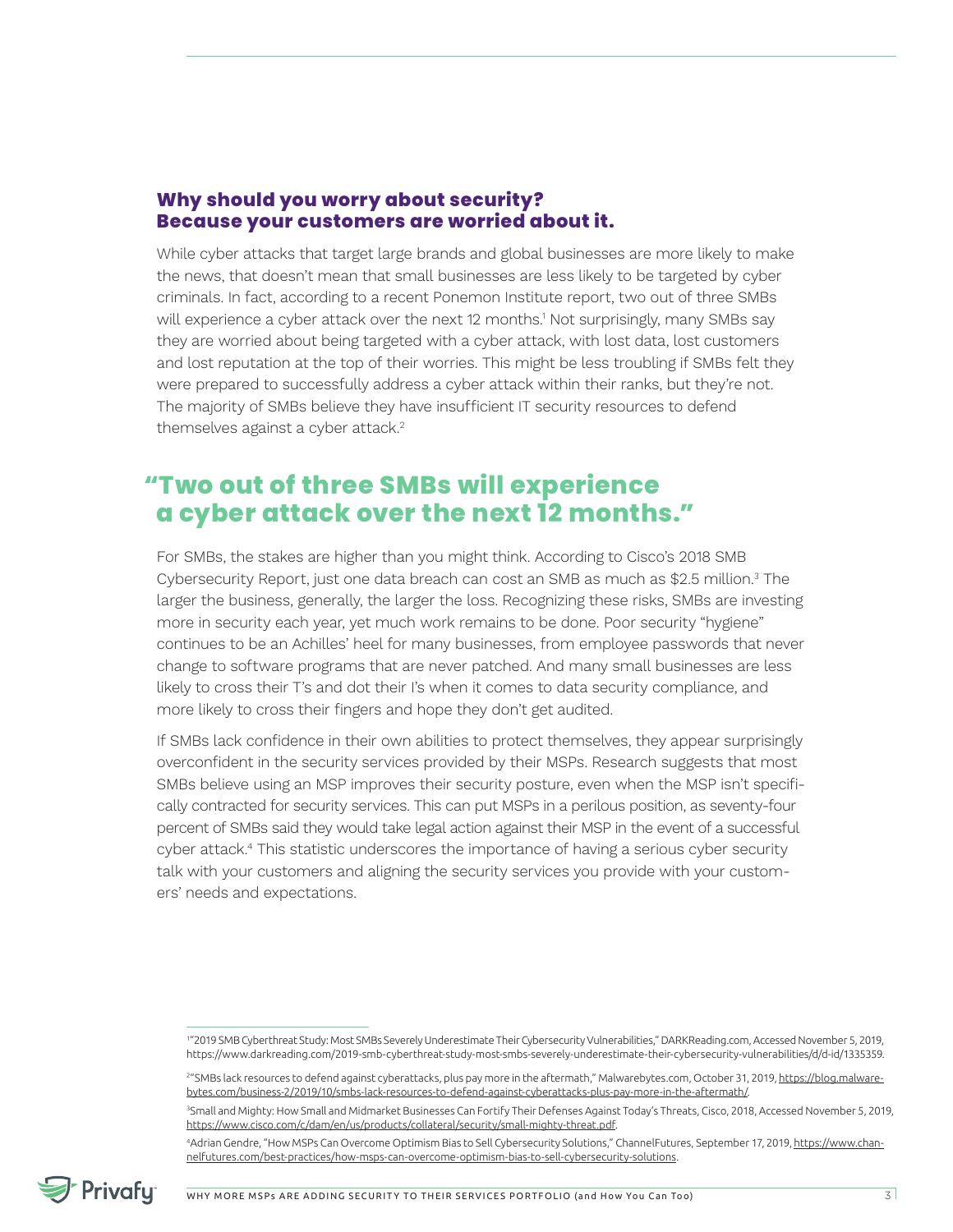## **Can you afford to start a security practice?** (Answer: You can't afford NOT to start one.)

From a business perspective, investing in security services is a clear win for managed service providers: it generates revenue, increases customer loyalty, reduces customer attrition and provides differentiation in a crowded market. But the barriers to entry can be daunting for many MSPs. A security operations center (SOC) is costly to staff, complex to manage and raises a host of new questions, such as:



The reality is that, while every MSP wants to grow their business, many are concerned that adding security services will be expensive and potentially disruptive to their core business. This is not an unreasonable fear. The vast majority of MSPs are themselves small and medium businesses, and face the same challenges that have prevented their SMB customers from creating their own security teams in the first place: cost, complexity, compliance. Cost is often the most significant barrier for MSPs, both in terms of the capital (i.e., equipment) and operational (i.e., people) investment required to bolster their security services prior to generating their first dollar of revenue.

An attractive alternative to building a security service from the ground up is to partner with existing Security as a Service (SECaaS) providers. By choosing this route, MSPs can bypass costly up-front investments and still deliver a proven security solution to customers as part of their broader services portfolio. A SECaaS solution already contains all the elements of a security solution—hardware, software, tier 1/2/3 security analysts—and allows MSPs to quickly generate recurring monthly revenue from security services.

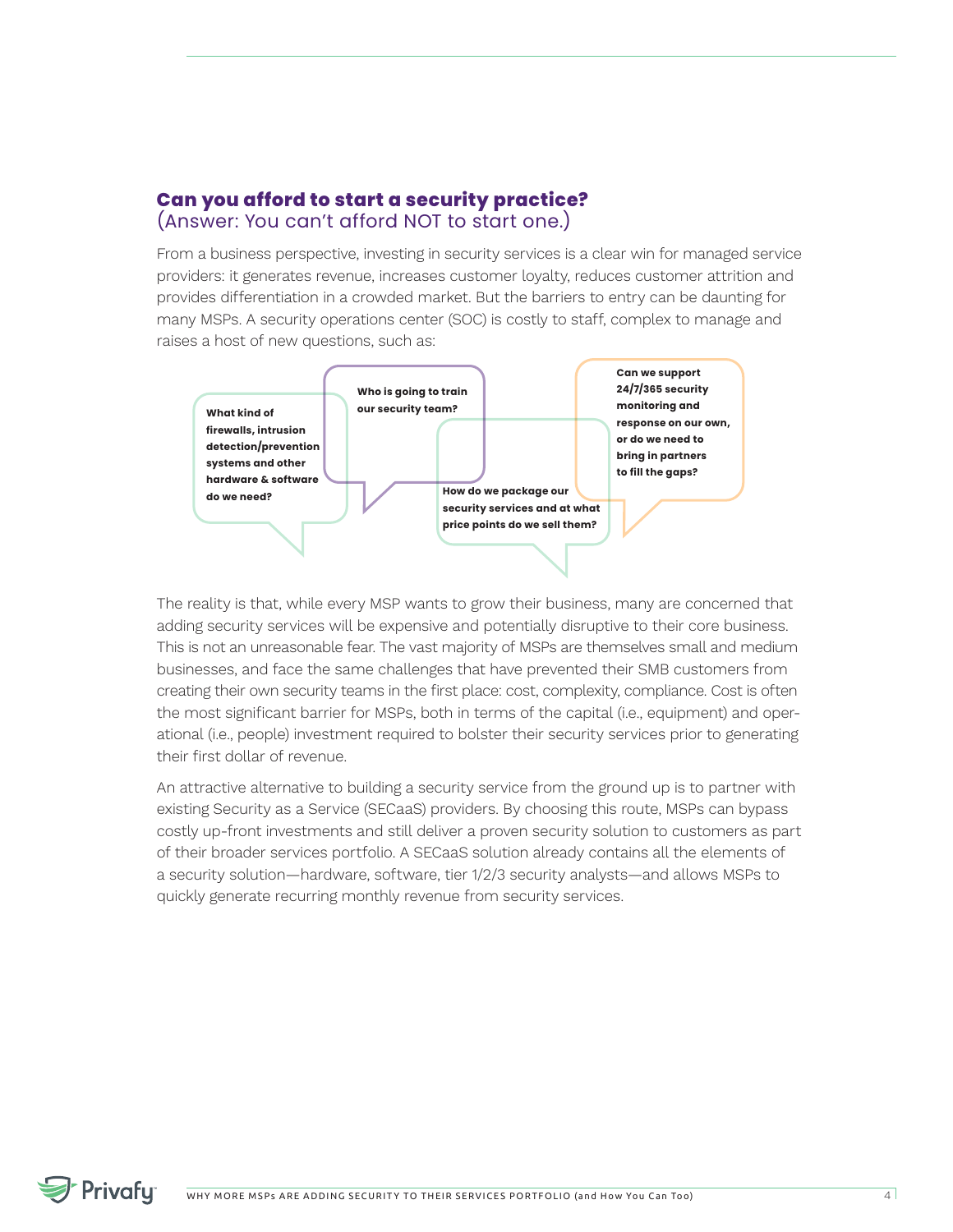## **What capabilities do I need as an MSSP? – The Seven Elements of Security**

Security services can give MSPs a competitive advantage—provided that those services are competitive with what the rest of the industry is offering. A competitive security service in the current market is not only comprehensive but also cost efficient. SMBs can expect to pay anywhere from several hundred to several thousand dollars per month for a complete security service, depending on the number of users, network complexity, compliance/reporting requirements and other factors. But what exactly constitutes a complete security solution? You can think of it in terms of these seven key elements of security.



#### **External Threat Protection**

**1**

**2**

This is what most business owners think of when they think of security: blocking cyber criminals from infiltrating the network through brute-force attacks (e.g., flooding the network with password-guessing attempts) or more subtle means such as email phishing to gain login credentials. Blocking external threats is an important element of security, but one that almost every business will fail at sooner or later because of the sheer impossibility of stopping everything. In a world where each malware variant has an average life expectancy of less than one minute, businesses cannot depend on anti-virus software alone to catch the bad guys. Instead, external threat protection is really about internal data protection: stopping anything from getting out rather than stopping everything from getting in. This can be achieved through real-time threat blocking in combination with analytics, anomaly detection, identity and access management (IAM) tools and, increasingly, artificial intelligence (AI) tools.

#### **Internal Threat Protection**

A Cisco study found that seventy-five percent of security breaches are due to insider threats.<sup>5</sup> That's an alarming statistic that illustrates the importance of internal threat protection. While nearly half of those breaches are attributable to human error (i.e., accidentally releasing data), businesses must monitor the activities of employees, partners and other "trusted" entities that have access to their networks and their data. Internal threat protection starts with strong security policies: manage data access privileges based on roles/responsibilities, be diligent about how sensitive data is stored in the cloud and on personal devices, require partners to maintain their own security policies (including the latest patches on their software systems), etc. If these actions can be automated (e.g., automatically update data access privileges when an employee's role or status changes), businesses will have a better chance of eliminating insider threats.

<sup>5</sup> Shane Schick, "Insider Threats Account for Nearly 75 Percent of Security Breach Incidents," SecurityIntelligence, August 28, 2017, Accessed November 5, 2019, https://securityintelligence.com/news/insider-threats-account-for-nearly-75-percent-of-security-breach-incidents/.

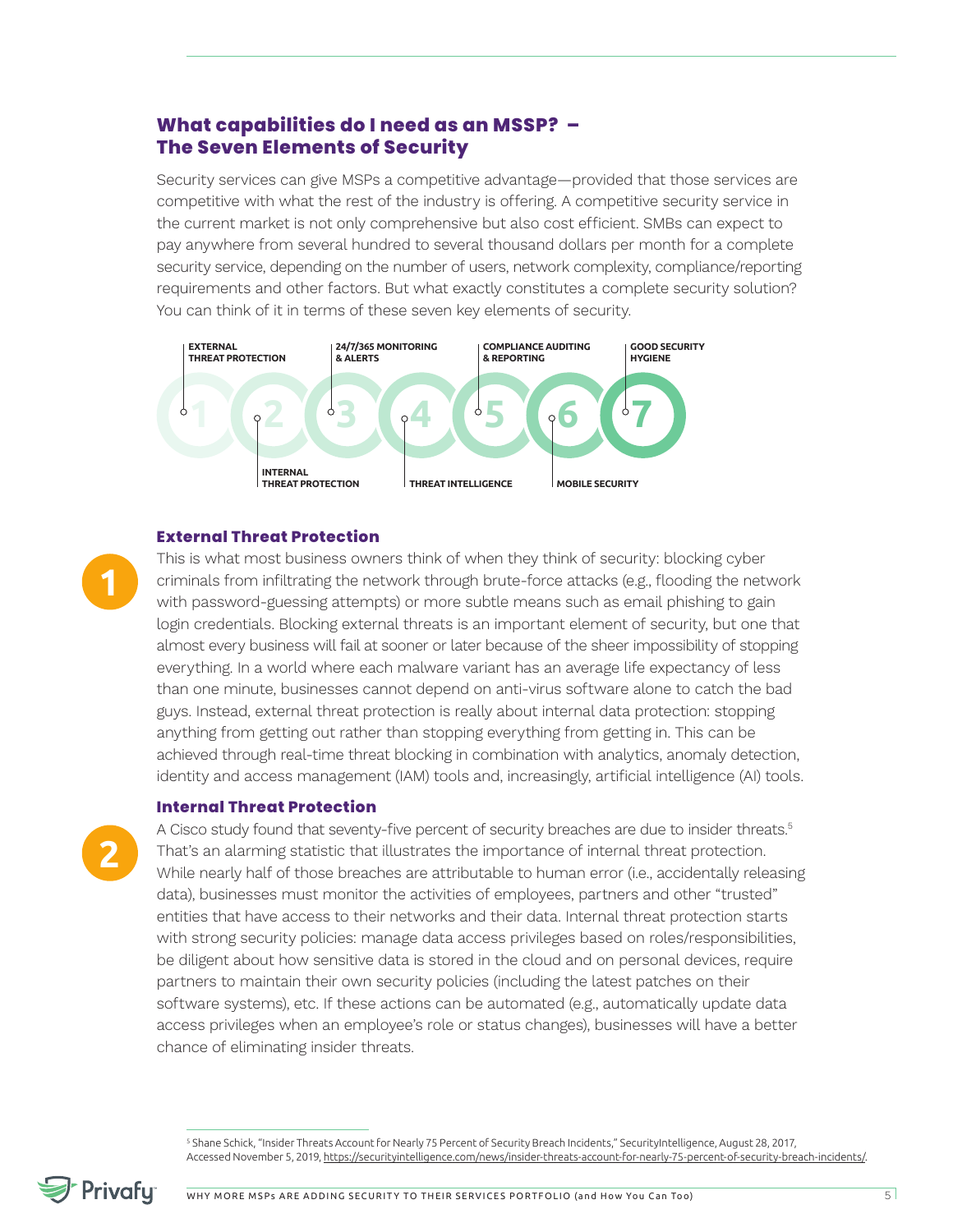#### **24/7/365 Monitoring and Alerts**

**3**

Information overload is a real problem for security analysts. Networks can generate millions of security logs per week, and even aggressive filtering tools are likely to inundate security analysts with hundreds of false positives: incidents that appear to be dangerous but, on examination, are harmless. There are several ways that businesses approach this problem: they may limit their view of network traffic (although this can result in missed threats), use automation and AI to better rank and prioritize threats (the current best practice), or handle each threat on a case-by-case basis (which can be very time-consuming and slow down a security team's overall response to urgent threats).

It's not uncommon for smaller businesses to outsource their security expertise to a third party, either in the form of a part-time consultant or a managed service provider. MSPs that perform this role still face the same challenges of information overload, but with an added benefit: real-time monitoring services provide MSPs with a unique opportunity to demonstrate their value to customers on a frequent and consistent basis. A daily or weekly summary of stopped threats and security measures taken, for example, keeps customers in the security loop and shows them exactly what they're getting for their monthly service fee.

#### **Threat Intelligence**

Network security monitoring can tell you what's happening in your network, but such a provincial view of security can leave your business unprepared for the next threat. For this reason, many businesses use threat intelligence feeds to find out what kind of cyber threats are affecting their region and industry. This intelligence helps security analysts and threat hunters prepare and prioritize their security activities. Curated by security experts, threat intelligence feeds provide a current snapshot of what's happening in your industry, whether it's a new malware variant being targeted to healthcare companies or a new information on malicious domains that can be added to a business' blacklist policy.

# **"In some cases, businesses have less than 72 hours to report on data breaches once they have been detected."**

#### **Compliance Auditing and Reporting**

Compliance has become a lightning rod for security in recent years, as requirements become more stringent and potential fines continue to rise in the wake of well-publicized security breaches. In the last year alone, regional compliance requirements for companies that do business in California (CCPA) and the European Union (GDPR) have been added to the list of HIPAA, PCI DSS and other industry-based compliance initiatives. In some cases, businesses have less than 72 hours to report on data breaches once they have been detected, which can result in parallel fire drills as companies scramble to mitigate the threat and demonstrate procedural compliance. As a result, SMBs in particular are looking for their security providers to offer assistance with this process through automated auditing and reporting tools that are built around specific compliance requirements.





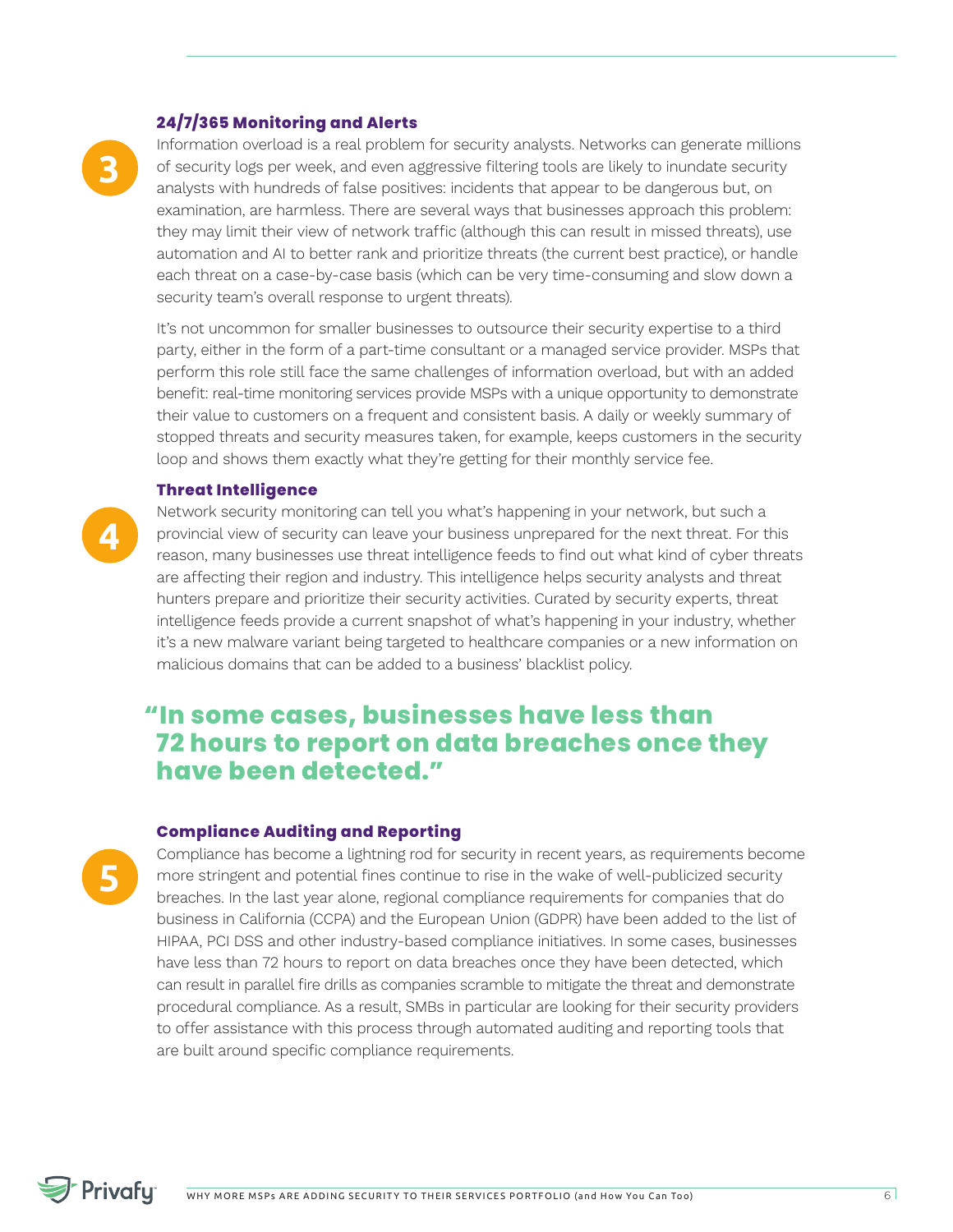#### **Mobile Security**

**6**

**7**

As the traditional nine-to-five desk job has morphed into a more flexible, mobile model, mobility security plays an increasingly important role in the life of a business. There are a variety of mobility security factors in play: mobile endpoint security (e.g., smartphones, tablets), wi-fi network security (including private communications on public wi-fi networks), virtual private network (VPN) tunneling, mobile/cloud app security and more. SMBs in particular can find it challenging to deliver consistent levels of security across a mixed variety of devices, mobile apps and locations, presenting MSPs with an opportunity to fulfill that role as a security services partner.

As you might imagine, mobility security is not a one-size-fits-all solution. For example, SMBs may have very different security requirements if they use remote agents for their call center, particularly when those agents handle sensitive personal or financial data. Despite the fact that VPN technologies have been around for years, all VPN solutions are likewise not created equal, with some methods offering much higher levels of security than others. SECaaS is naturally suited to mobility security, but MSPs still need to make sure that the solution is suited to the individual customer.

#### **Good Security Hygiene**

Perhaps the greatest security threat to SMBs isn't cyber crime but the criminal neglect of good security practices, from choosing secure passwords—the most common passwords are still, you guessed it, "guest" and "1234"—to keeping current with the latest software patches and fixes. These practices, collectively known as good security hygiene, prove that an ounce of prevention is indeed worth a pound of protection. Most data breaches occur not so much because a cyber criminal succeeded at unlocking a secret password, but because an employee in the organization failed to lock their own front door by sharing unencrypted communications over a non-secure network or mistakenly downloading malware from a phishing email.

How can security services protect businesses from themselves? By automating good security practices. For example, a security service might manage network access with a mandatory password change every three to six months, automatically encrypt all employee communications or automate security patches across all the applications that a business uses. In every case, MSPs should look to combine good hygiene with simplicity, since the more complex a security procedure is, the more likely that employees will look to circumvent it or use non-secure methods to support it (e.g., by posting passwords on sticky notes around their monitor).

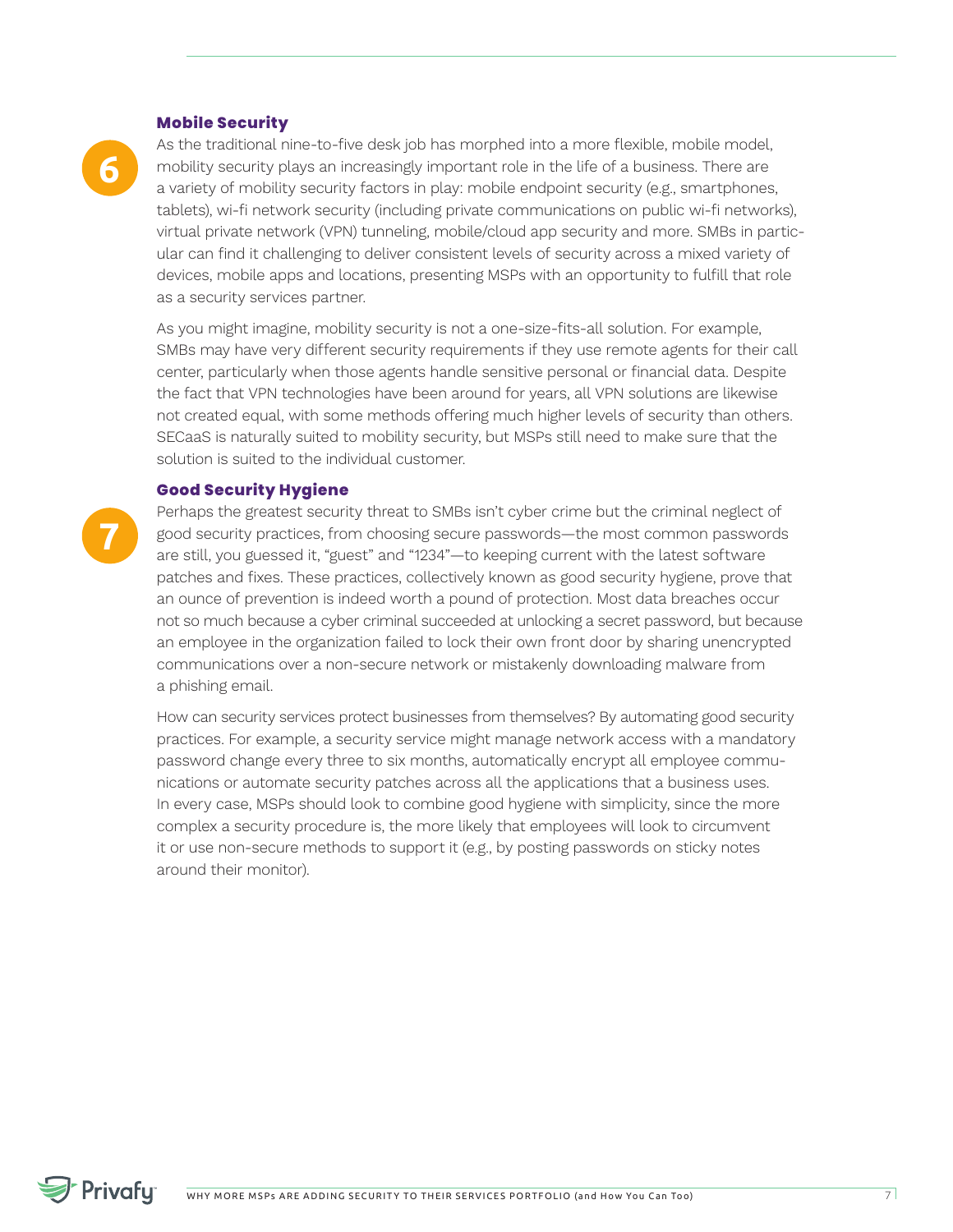# **Privafy: Security, Simplified**

As an MSP, you can build a best-of-breed security solution and staff a security operations center to monitor it, but it will take a considerable investment in time and money—costs that will be passed on to your customers in the form of monthly service fees. The question then becomes, can you deliver a security solution that you can confidently get behind at a competitive rate? If the answer is "no," then you need to partner with someone who can.

Security-as-a-service (SECaaS) providers represent an attractive alternative to do-it-yourself SOCs. SECaaS providers can deliver a complete, proven security solution as a cloud-based service that addresses the security gaps between an MSP and MSSP: 24/7 monitoring, external and internal threat protection, AI-driven analytics, automated threat response and more. In selecting a SECaaS partner, MSPs should be prepared to ask some hard questions, such as:



There is one simple choice that MSPs can make: partner with Privafy. Privafy's unique security-as-a-service protects your customers and your customer revenue with a highly scalable security platform developed by experienced engineers and managed by an experienced team of security analysts. Privafy offers unprecedented simplicity: within minutes, customers can install our data collection device (NetEdge) into their network and begin receiving real-time protection and alerts through our easy-to-use, web-based dashboard.

Privafy delivers a complete security solution as part of your services portfolio, including dashboards that feature your logo. Whichever service levels customers choose, they receive complete security protection including:

- Total network traffic analysis driven by AI technology and advanced machine learning to block, stop and mitigate external and internal threats;
- Fully automated security tasks, from software patches to password update reminders;
- Unique key encryption/exchange technology that delivers a highly secure VPN experience;
- Real-time security dashboards that can be viewed from a desktop, laptop, tablet or other mobile device;
- 24/7/365 SOC services including tier one (threat blocking) through tier three (threat hunting) level support.

To learn more about Privafy services and how you can become a Privafy partner today, visit us at **privafy.com**.